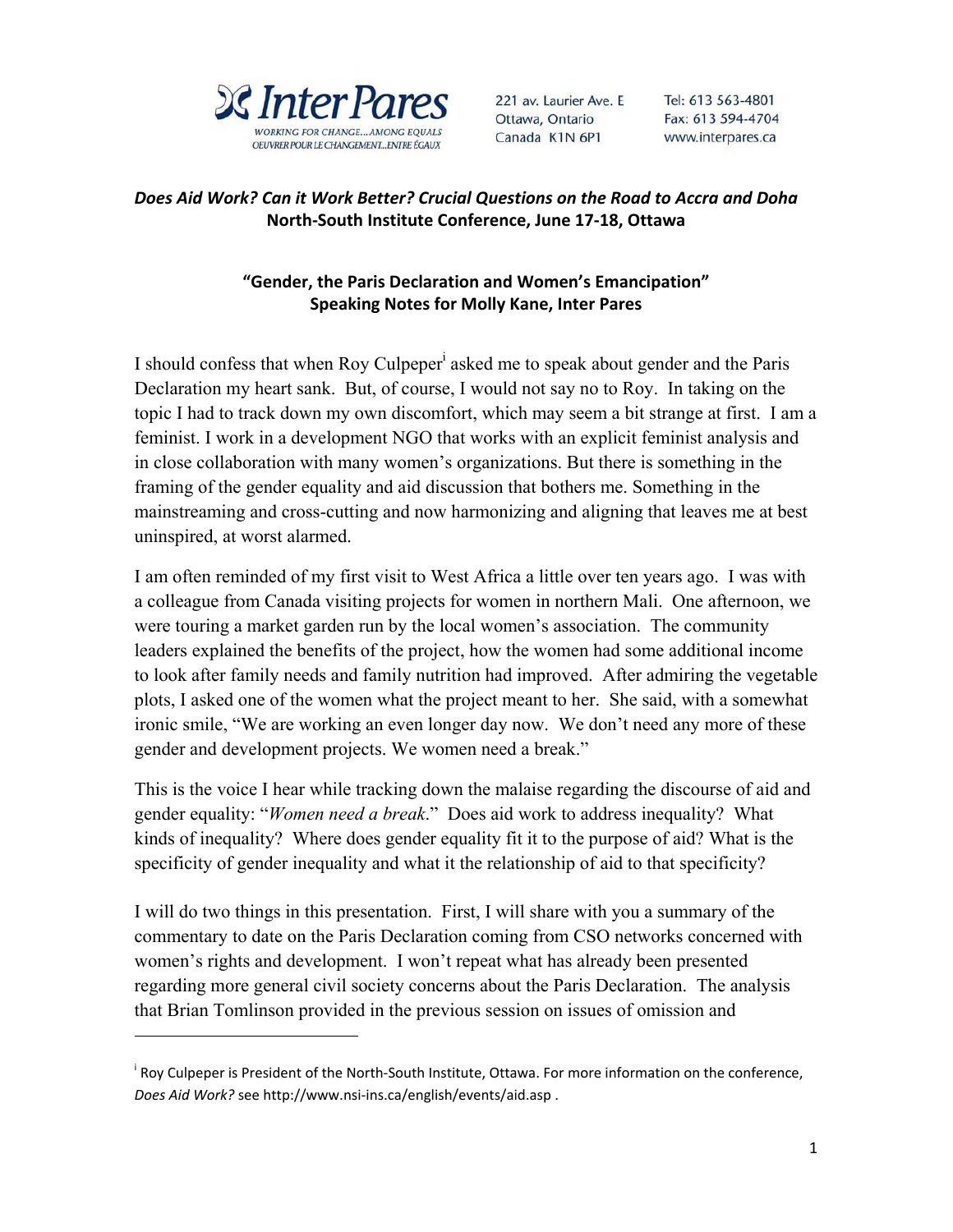interpretation has been expressed by women's rights networks such as AWID and WIDE as well. I will only mention the commentary coming from those networks that is specifically about gender inequality and women's rights.<sup>ii</sup> Secondly, I will place this in the context of the main theme of this conference by highlighting some perspectives and principles that could help frame a meaningful discussion regarding aid and inequality.

The women's rights networks assert as first principles that gender equality and human rights are not a parallel debate of aid and development policies, but central development goals. And yet the only reference the Paris Declaration makes to gender equality is: "similar harmonization efforts [that is similar to the harmonized approach to environmental impact assessments] are also needed on other *cross cutting issues such as gender equality and other thematic issues including those financed by dedicated funds*" (my emphasis).

Gender equality is mentioned only twice in the March Draft of the Accra Agenda for Action: First: "*The Paris principles are providing a solid platform for accelerated progress on gender equity, environmental stability, respect for human rights, and good governance that is fundamental to good development results*." And second: "*We will invest more in gender disaggregated data as a way of increasing the impact of aid.*"

Regarding gender equality and the five principles of the Paris Declaration, the women's networks have made the following observations and recommendations:

**1. Ownership:** Democratic ownership of national development programs should involve citizens, including women's organizations, in the formulation and delivery of policies and programs. It is not the international financial institutions, but the people who should be the beneficiaries of aid, the majority of whom are women, who should have the final say in development strategies.

**2. Alignment:** Given the concern about weak democratic ownership noted above, as more bilateral and multilateral funding is "aligned," the key question is aligned with what, and to what benefit? Women's movements around the world have contributed to and rely on United Nations processes to advance their agendas at home, especially the Convention on the Elimination of All forms of Discrimination Against Women (CEDAW) and the Beijing Platform for Action (BPFA) of the 1995 Fourth World Conference for Women for Development and Peace and Equality. Unlike the Paris Declaration, these processes and agreements include an explicit analysis of women's status and of poverty. The Beijing Platform for Action declares:

 $\overline{a}$ 

<sup>&</sup>lt;sup>ii</sup> See AWID and WIDE (2008), Alemany, C. et al. "Implementing the Paris Declaration: Implications for the promotion of Women's Rights and Gender Equality," January 2008; and "Better Aid: A Civil Society Position Paper for the 2008 Accra High Level Forum on Aid Effectiveness," International Civil Society Steering Group, May 2008, www.betteraid.org.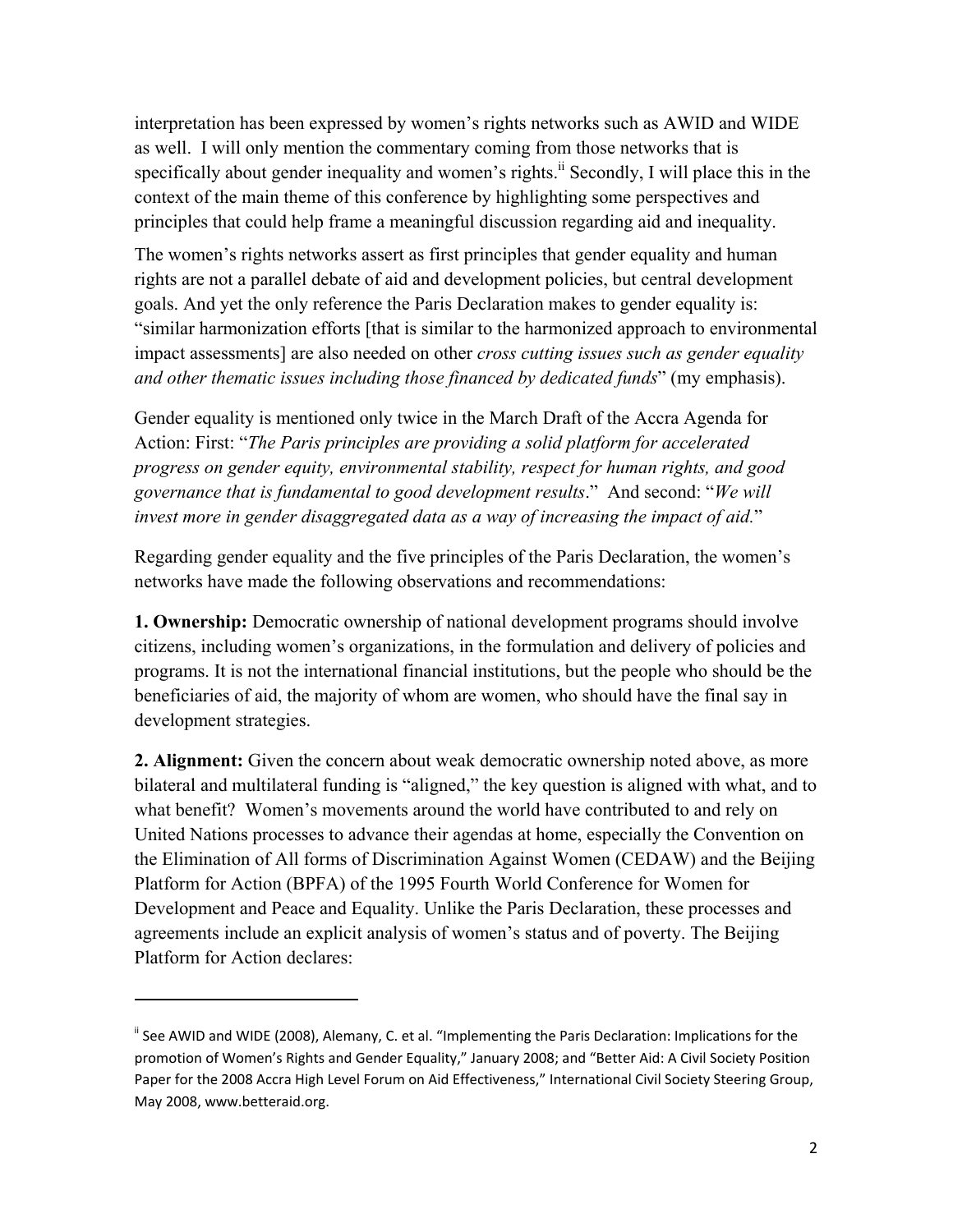*In order to eradicate poverty and achieve sustainable development, women and men must participate fully and equally in the formulation of macroeconomic and social policies and strategies for the eradication of poverty. The eradication of poverty cannot be accomplished through anti-poverty programmes alone but will require democratic participation and changes in economic structures in order to ensure access for all women to resources, opportunities and public services.* 

**3. Harmonization**: Commentaries about harmonization are similar to those regarding alignment in terms of general concerns about macro-economic conditionality and the reinforcement of more powerful players (the donors) in the aid relationship. Harmonization among the powerful makes the powerful more so, at the expense of the weaker partners (the recipient countries).

**4. Managing for results:** Improvement in management of resources and decision-making for results can only happen if sex-disaggregated data and gender analysis are integrated into monitoring, implementation, and evaluation processes. Adherence to human rights principles and to the legal obligations of donors and recipient governments should be used to measure the effectiveness of policies and programs. These obligations and standards should include the requirements of the Convention for the Elimination of all forms of Discrimination Against Women (CEDAW) and the Beijing Platform for Action, as well as MDG targets and indicators.

**5. Mutual Accountability:** In many countries women's rights organizations have significant challenges in securing accountability from their governments. There are limited opportunities for women's rights advocates to hold donor countries and the IFIs to account. While the new aid modalities (budget support, Sector Wide Approaches, PRSPs, basket funding and Joint Assistance Strategies) come in the context of a scaling-up of aid flows generally, they tend to result in a scaling-down of specific funding for women's rights and gender equality, due to a lack of political will to ensure gender equality is one of the main pillars of development and due to the nature of the analysis of poverty underpinning those aid modalities (which also affects support for civil society and dissent more broadly).

There are four main areas of recommendations coming from the commentary on the Paris Declaration so far:

- 1. Donors and governments should deliver on commitments under international human rights frameworks and key agreements on women's rights and development such as the BPFA, CEDAW, and MDGs with adequate financial resources, and the effective involvement of *national machineries* for gender equality in development planning and implementation.
- 2. To strengthen democratic ownership and women's participation in the aid effectiveness agenda, donors and governments need to promote mechanisms for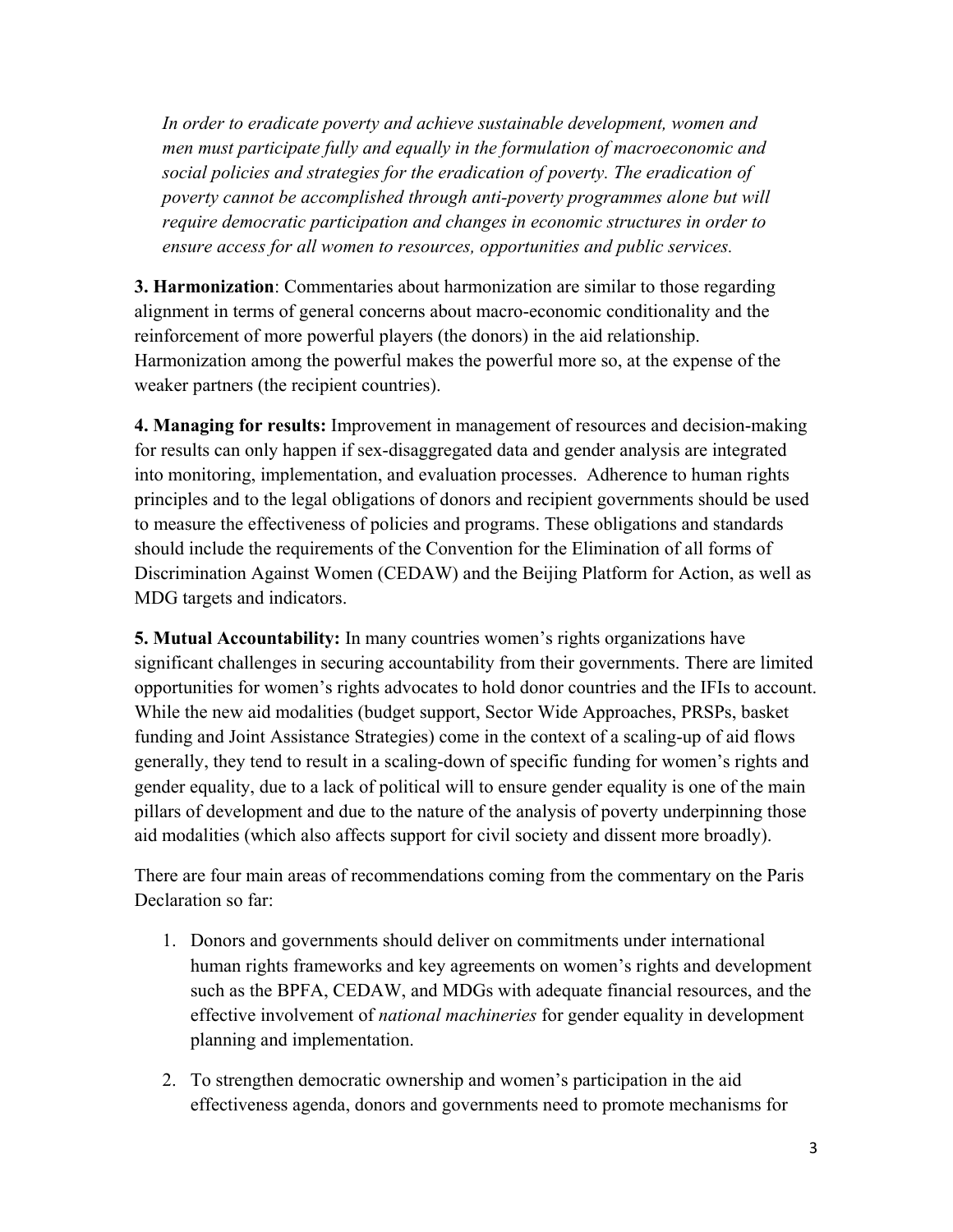effective participation by citizens and CSOs, including women's organizations, in planning, monitoring and evaluation of development processes. Autonomous and responsive support to civil society development actors, including women's organizations, is an important requirement of inclusive new aid mechanisms.

- 3. Gender equality should be included in the monitoring and evaluation of the Paris Declaration using gender-based instruments such as gender responsive budgets and gender audits, disaggregated statistics by sex to monitor gender gaps, and local capacities to collect, analyze and strategically disseminate the data.
- 4. Guidelines and tools on the contribution of the new aid modalities to national obligations to gender equality should be developed as well as documentation of the experience of gender advocacy and promotion in the PRSP processes and the provision of an analysis of women's poverty in direct relationship to the national macroeconomic policies.

To return to the central question of this conference: Does aid work?

We cannot answer that question without taking into account the system it is part of. What does the gender equality challenge of aid tell us about that system? I would like to mention three threads of concern:

- a) Firstly, the Paris Declaration, as an agreement of the aid regime, has been criticized for being (among other things, of course) "gender-blind." This is not simply an omission, and it must be taken into consideration when assessing how the aid regime works. It has been noted correctly that nothing in the Paris Declaration directly or fundamentally addresses the gendered nature of poverty. One has to ask: if the gendered nature of poverty is not addressed, then what possible confidence could one have in the declaration's underlying assumptions about poverty itself? And without a more rigorous and complete analysis, or framework, how does one have confidence in its effectiveness to reduce poverty? What phenomenon is being addressed through this agreement on aid? This question is especially important for a regime whose authority is justified with a rationale of superior technical expertise to address a technical problem.
- b) Secondly, we should challenge the instrumentalization of women for the "greater good" of poverty reduction. Do our interventions and policy recommendations aim for more autonomy *for* women or more care *from* them? The goal of gender equality is a goal of justice, which necessarily requires changes in relations of power which cannot be redressed or addressed with the instrumentalization of women for development. Women need a break.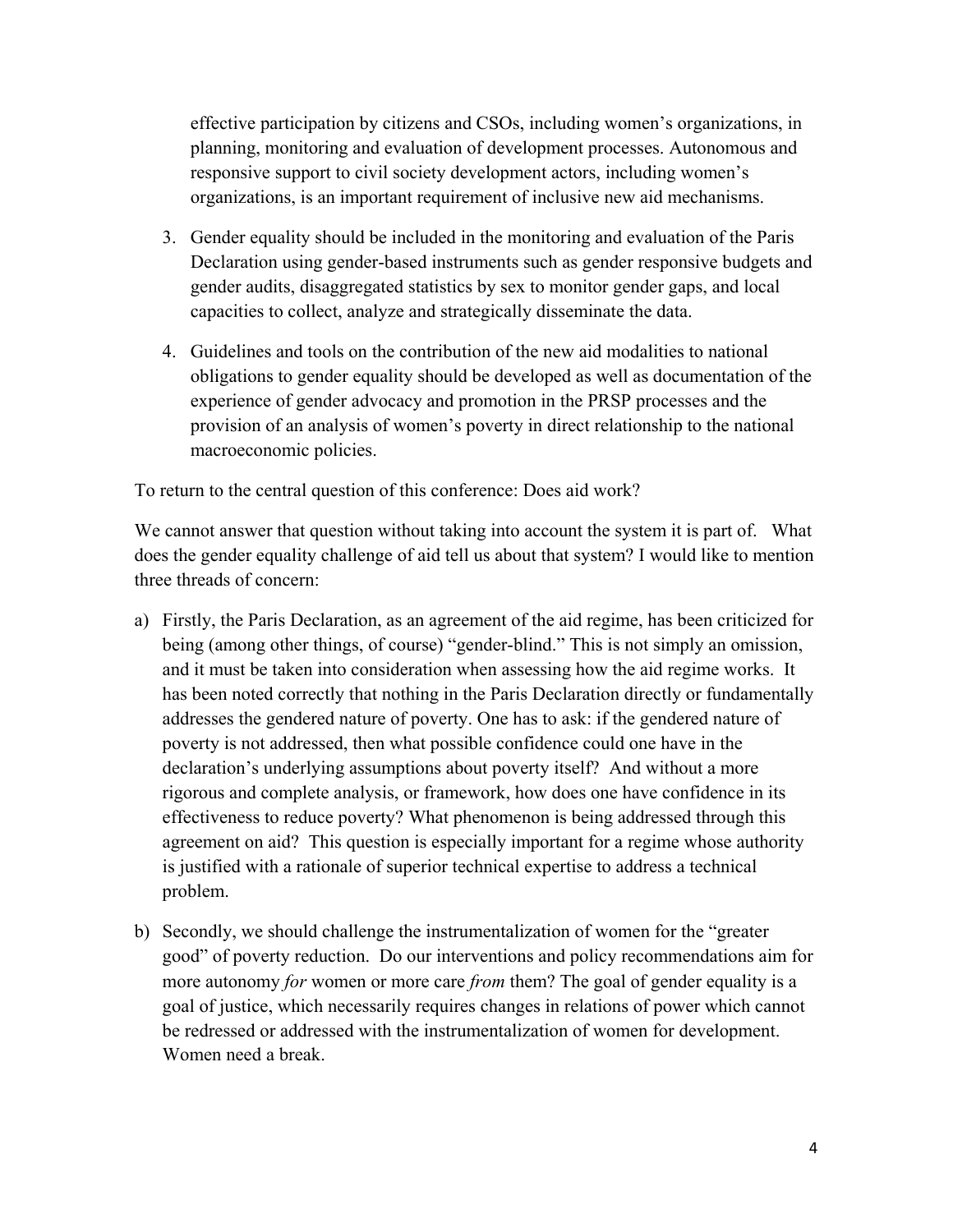The instrumentalization of women in the discourse of poverty reduction and development is pervasive. As an example of this formulation, a recent CIDA document states: "Research has shown that development activities yield better results when designed to foster access of both women and men to program resources and benefits."

Women's centrality in development should not be because women are better caregivers and therefore able to contribute to maintaining what is still a dysfunctional system, but because women have inherent rights, and because their historical social inequality is one dimension of systems and practices of other kinds of social inequality and discrimination. The transformation in social and economic relations needed to bring about equality between men and women would require profound changes in other power relationships that would also change, due to the necessary systemic transformation in the production and redistribution of wealth, political representation, and the recognition of the value of all members of society.

c) And finally, we should interrogate the principle of country ownership which is so central to Aid Effectiveness discourse. The tensions around ownership and national sovereignty are especially important in relation to women's emancipation. Women's exclusion from political space is widespread and profound, resulting in women's systemic misrepresentation. What is the relationship between aid and the complexity of women's subjugation in the private and public spheres? If women could "frame" the issue of development through authentic representation, what would women want?

When we talk about "country ownership" we should not ignore a critical element of that national political space: women perform nearly two-thirds of the world's work, yet receive less than 10 per cent of the world's income, and own less than 1 per cent of world's property.<sup>iii</sup> That reality of ownership translates to disadvantageous relations of power in social negotiations to change the status quo.

In her analysis of the challenge of justice in a globalizing world, the American feminist scholar Nancy Fraser presents three dimensions of justice: the economic dimension of redistribution, the cultural dimension of recognition, and the political dimension of representation. She says:

Justice requires social arrangements that permit all to participate as peers in social life...The political furnishes the stage on which the struggles over distribution and recognition are played out. [The] question to be asked is how do the boundaries of the political community actually exclude some who are entitled to representation?...

 $\overline{a}$ 

iii See CCIC's *10‐Point Agenda to End Poverty and Injustice*, www.ccic.ca.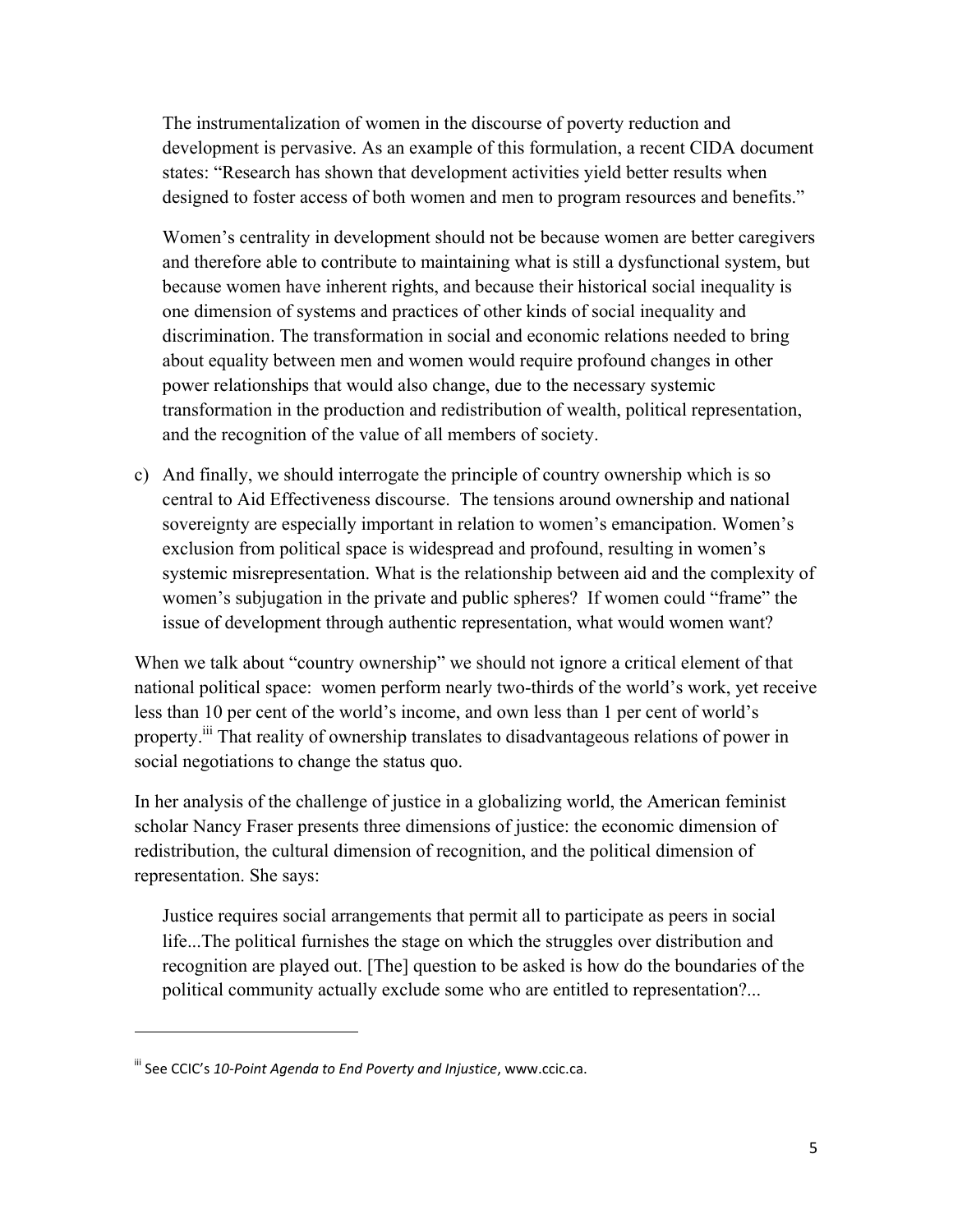When the community's boundaries are drawn in such a way as to wrongly exclude some people from participating at all in its authorized contests over justice, misrepresentation takes a deeper form [which is] misframing. Akin to what Hannah Arendt called the "right to have rights" that sort of misframing is a kind of "political death." Those who suffer it may become objects of charity or benevolence. But deprived of the possibility of authoring first-order claims they become non-persons with respect to justice.<sup>iv</sup>

Following Fraser's insights, what is needed for "democratic ownership" of development strategies are fair and open processes of deliberation in which all can participate as peers, transforming the structures and legacies of colonialism and patriarchy. The struggles against mal-distribution and mis-recognition cannot succeed unless they are joined with struggles against misrepresentation by creating accessible, equitable, and consequential political spaces. So, the question, "Does aid work?" can be reformulated in this way: Under what conditions does aid support people who have been disenfranchised, expropriated, and discriminated against to realize the full dimensions of justice?

In conclusion, at an immediate and practical level, we who work in the aid industry need to think about the relationship between the historical struggle for women's emancipation and the current discourse and practice of aid effectiveness and gender equality. We should seriously question whether the politics of those historical movements for women's emancipation are being captured (in the sense of caught) in log frames as a cross-cutting issue, with all the linear, mechanistic, technocratic, and apolitical theories of change that aid effectiveness discourse implies.

The gender equality agenda that is now being "mainstreamed" emerged from historical struggles against great odds from the margins – from many kinds of margins. And therefore if we seek to support such movements, such expressions of human dignity and aspiration, we must be wary of orthodoxies, and even more so of harmonized orthodoxies, and theoretical monocultures.

We need a better understanding of the fundamentals of impoverishment to address the ways in which economies actually generate inequality. Our analysis of poverty should indicate ways forward to transform economies to be productive in ways that meet the needs of human dignity, with greater equality of benefit, including decent jobs and livelihoods, and with sound environmental stewardship.

 $\overline{a}$ 

iv Fraser, Nancy, "Reframing Justice in a Globalizing World," in Held, David and Kaya, Ayse, *Global Inequality*, Polity Press, 2007, pp. 252‐272.